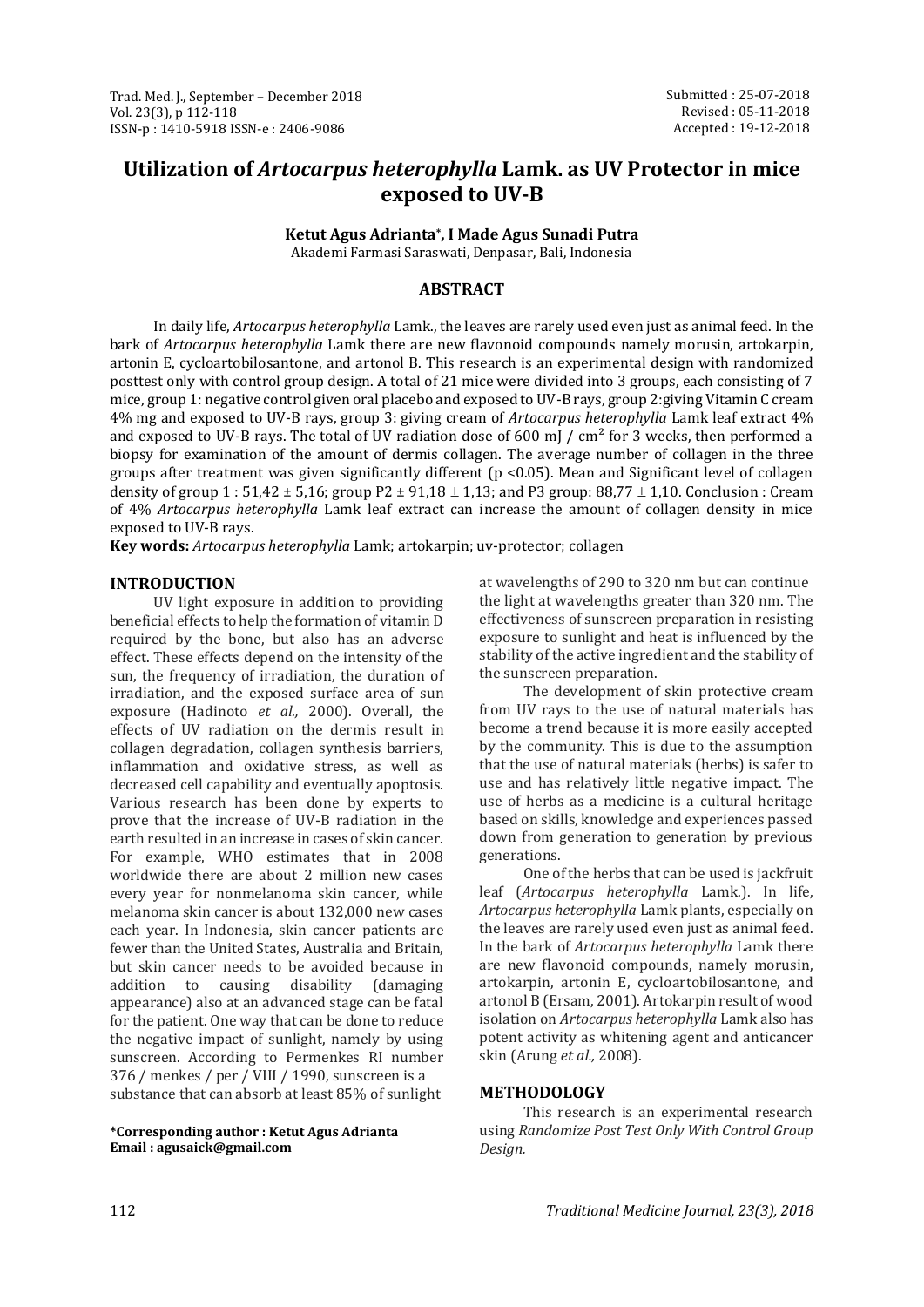

## Figure 1. Research design

P : Population; S : Sample; R : Random; P1 : Placebo; P2 : Positive Control; P3 : *heterophylla* Lamk extract cream

#### *Artocarpus heterophylla* **Lamk simplisia preparation**

Generally simplicia making through the following stages: collection of raw materials, washing, chopping, drying, drying, packing and storage.

#### **Preparing** *the Artocarpu heterophylla* **Lamk extract**

The *Artocarpus heterophylla* Lamk leaf ethanol extract was prepared by using ethanol solvent, then macerated with magnetic stirer until the sample sample was colorless and the filtrate was evaporated with a temperature evaporator of 40ºC until a concentrated sample (ethanol extract) was obtained.

#### **Preparation of Extract Ethanol Leaf cream 4%**

| Ingredients       | <b>Base Formulation (%)</b> |
|-------------------|-----------------------------|
| Stearic acid      | 3                           |
| Setil alcohol     | 4                           |
| Propylene glycol  |                             |
| Glycerine         | 2                           |
| Trietanolamin     |                             |
| Cera alba         | 1                           |
| Liq. Parafin      | 6                           |
| Tween 80          | 3                           |
| Methyl paraben    | 0,1                         |
| Phospat buffer pH | 100                         |
| 7,4 ad            |                             |

The cream base in this research is the type of oil emulsion in water (M /A). In each formula, the oil phase is melted in a vapor plate above the waterbath at  $\pm$  75 °C (first mixture), and the water phase is dissolved in phosphate buffer  $pH 7.4 \pm$ 

75ºC (second mixture). The two mixtures are stirred on a hot, homogeneous mortar and form a cream mass. Added methyl paraben and glycerin bit by bit while crushed to homogeneous.

#### **Research procedure**

Implementation of research through the following stages:

- 1. A total of 21 mice were adapted for 1 week.
- 2. Randomly, mice were divided into groups. control group, group 1, group 2, and group 3
- 3. Mice of all groups shaved back feathers, then smeared cream base ingredients in the control group, 4% Vitamin C cream in group 2, cream ethanol extract of 4% *Artocarpus heterophylla* Lamk leaves in group 3, each cream smeared 0.2 mg / cm2 surface of mice leather.
- 4. Chronic exposure of UV-B was given to the control group, group 2, group 3. Exposure was done 3 times a week (Monday, Wednesday and Friday) for 3 weeks with exposure of 50 mJ / cm2 in the first week, with exposure of 70 mJ / cm 2 at week second, and with an exposure of 80 mJ / cm 2 in the third week.
- 5. The basic ingredients of cream, 4% Vitamin C cream, 4% *Artocarpus heterophylla* Lamk ethanol extract cream were applied twice daily, about 20 minutes before exposure (to give absorption time of topical material into the skin) and 4 hours after irradiation. Topical application of the material remains on a day without irradiation.
- 6. 48 hours after the last irradiation, to exclude the effects of acute irradiation, all mice from all three groups were rested for 48 hours after the last irradiation. After that euthanasia and then taken back skin tissue, inserted in 40%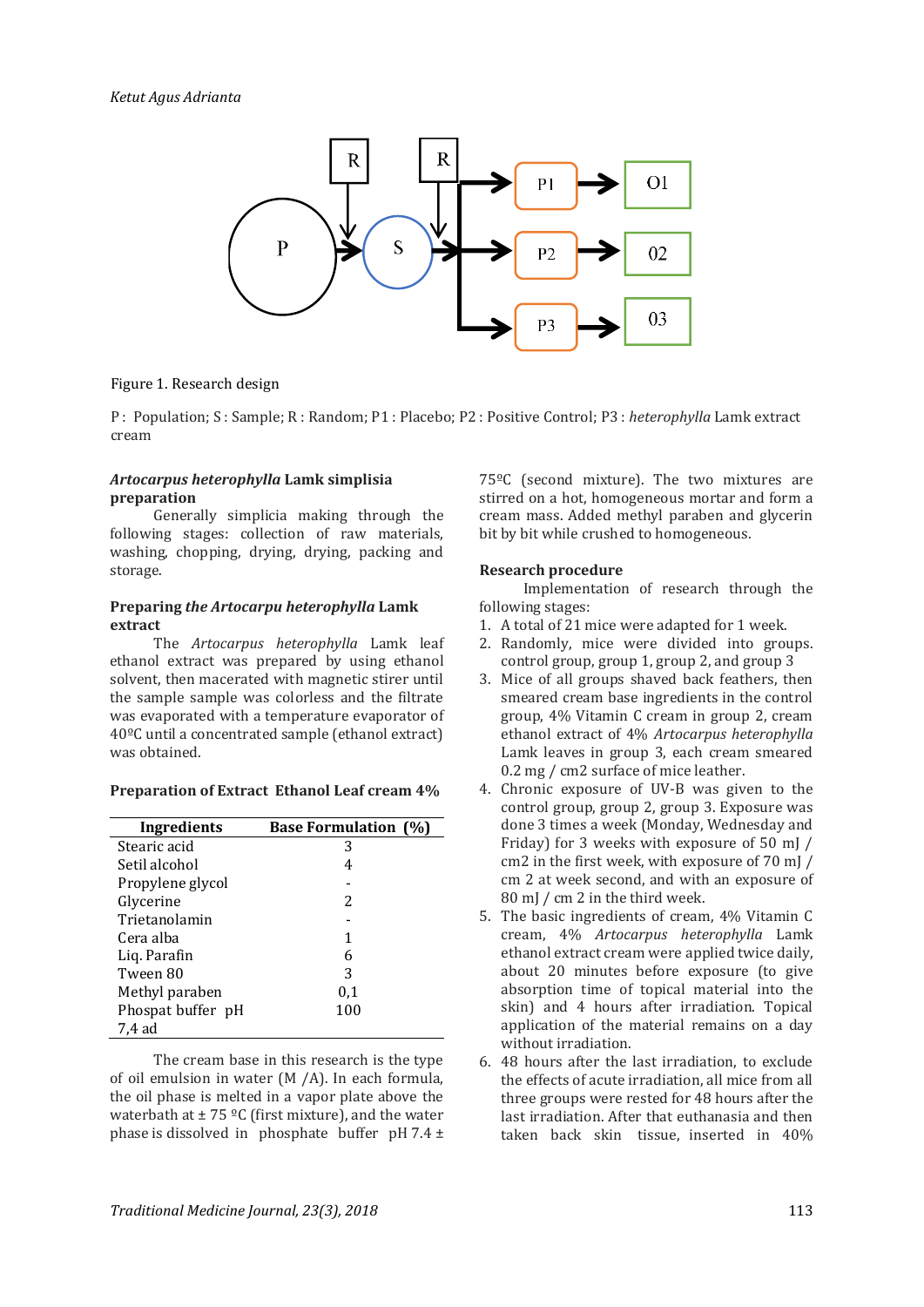## **Group I : Placebo**





Figure 2. Collagen Density : 50,79% Figure 3. Collagen Density : 51,16%



Figure 4. Collagen Density: 45,13% Figure 5. Collagen Density: 46,75%



| <b>No</b>        | <b>Placebo</b>   | <b>Positive Group Vitamin C 4%</b> | Jackfruit leaf cream extract 4% |
|------------------|------------------|------------------------------------|---------------------------------|
|                  | 50.79            | 91.11                              | 90.12                           |
| 2                | 51.16            | 93.85                              | 87.60                           |
| 3                | 45.13            | 91.55                              | 87.81                           |
| 4                | 46.75            | 91.56                              | 88.93                           |
| 5                | 52.83            | 89.01                              | 88.16                           |
| 6                | 52.15            | 91.10                              | 89.97                           |
| 7                | 61.19            | 91.17                              | 90.19                           |
| Mean<br>$\pm$ SD | $51,42 \pm 5.16$ | $91.18 \pm 1.13$                   | $88.77 \pm 1.10$                |

formalin solution. Skin tissue mice made histologic preparations for examination of skin collagen count.

### **RESULTS AND DISCUSSION Collagen Histopatological**

All test animals in each group were analyzed immunohistochemically, to see the collagen density.

The results of the statistical analysis were started with the normality test showing that the treatment of Group 1 (Plasebo) was 0.094 (p> 0.05), while for treatment Group 2 (positive control) and group 3 (Treatment of extract) were 0.330 and 0.323 (p> 0.05). The test results state that all data is normally distributed.

The average number of collagen cells between the negative control group (P1) the positive control group (Vit C 4%) (P2) was significantly different with the p value = 0.000, indicating that there was a difference in collagen density between the negative control group and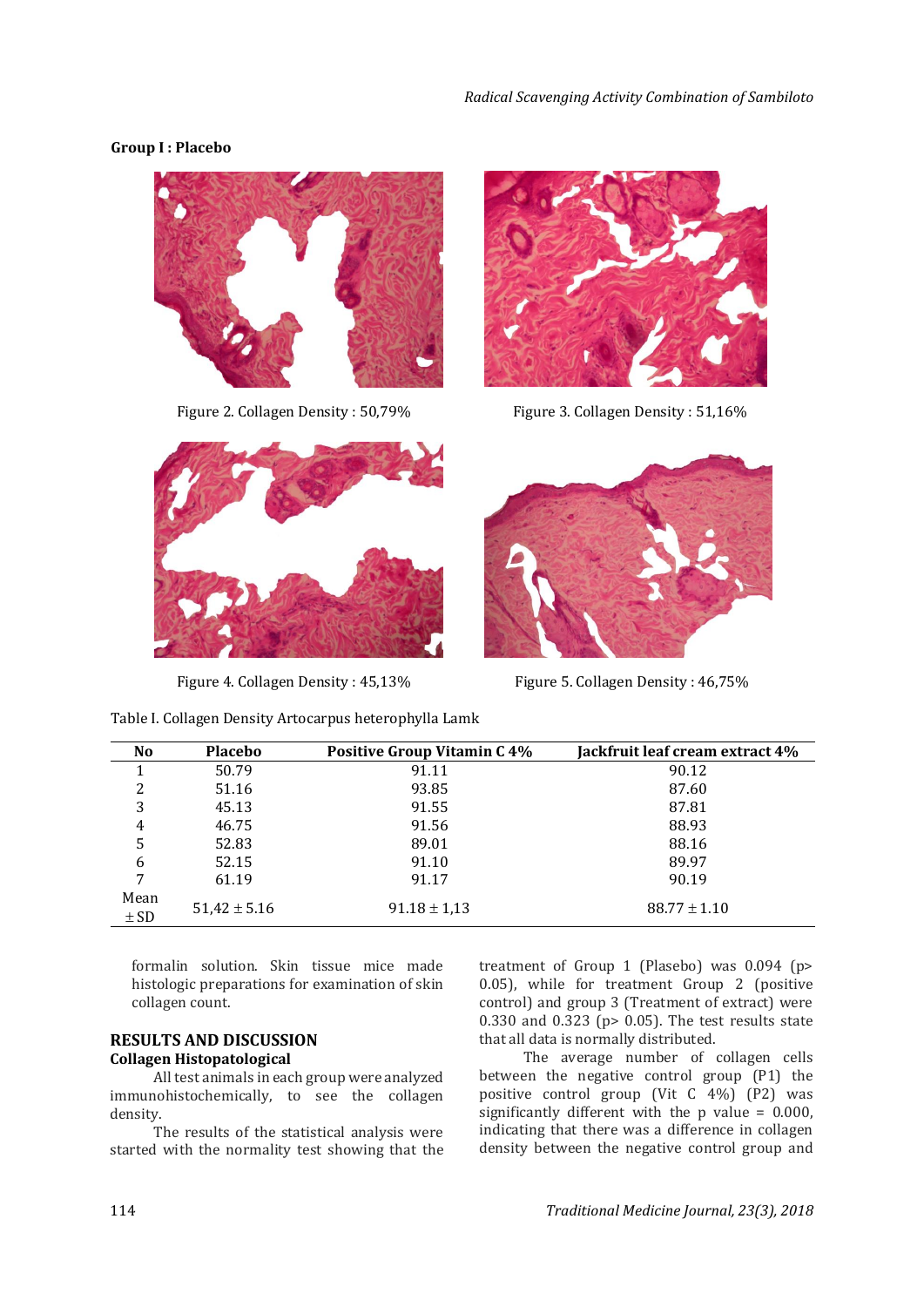#### *Ketut Agus Adrianta*



Figure 6. Collagen Density: 52,15% Figure 7. Collagen Density: 52,15%





Figure 8. Collagen Density : 46,75%

#### **Group 2 : Positive Control ( Cream With 4% As.Ascorbic)**



the administration of vitamin C. Group 2 (P2) of vitamin C has a greater density. The mean number of collagen cells between the placebo group (P1) and the group of 4% leaf extract (P3) significantly differed with  $p = 0,000$ , indicating that there was a difference of collagen density between the negative control group and the administration group Extract cream jackfruit leaves 4%. Visible Group of extract of cream of jackfruit leaves 4% have bigger density. The average number of collagen cells between the positive control group (P2) and the 4% jackfruit collecting group (P3) did



Figure 9.Collagen Density: 91,11% Figure 10.Collagen Density: 93,85%

not differ significantly with  $p = 0.175$ . Indicates that both groups give the same density results.

Excessive UV exposure, in addition to reducing the amount of mature collagen in the dermis, also destroy the synthesis of collagen in a sustainable manner. Cream *Artocarpus heterophylla* Lamk. contribute secondary metabolites in the form of: morin, sianomaklurin (tannic), flavonoids, and tannins. In addition, in the bark also contain new flavonoid compounds, namely morusin, artonin E, artokarpin, sikloartobilosanton, and artonol B.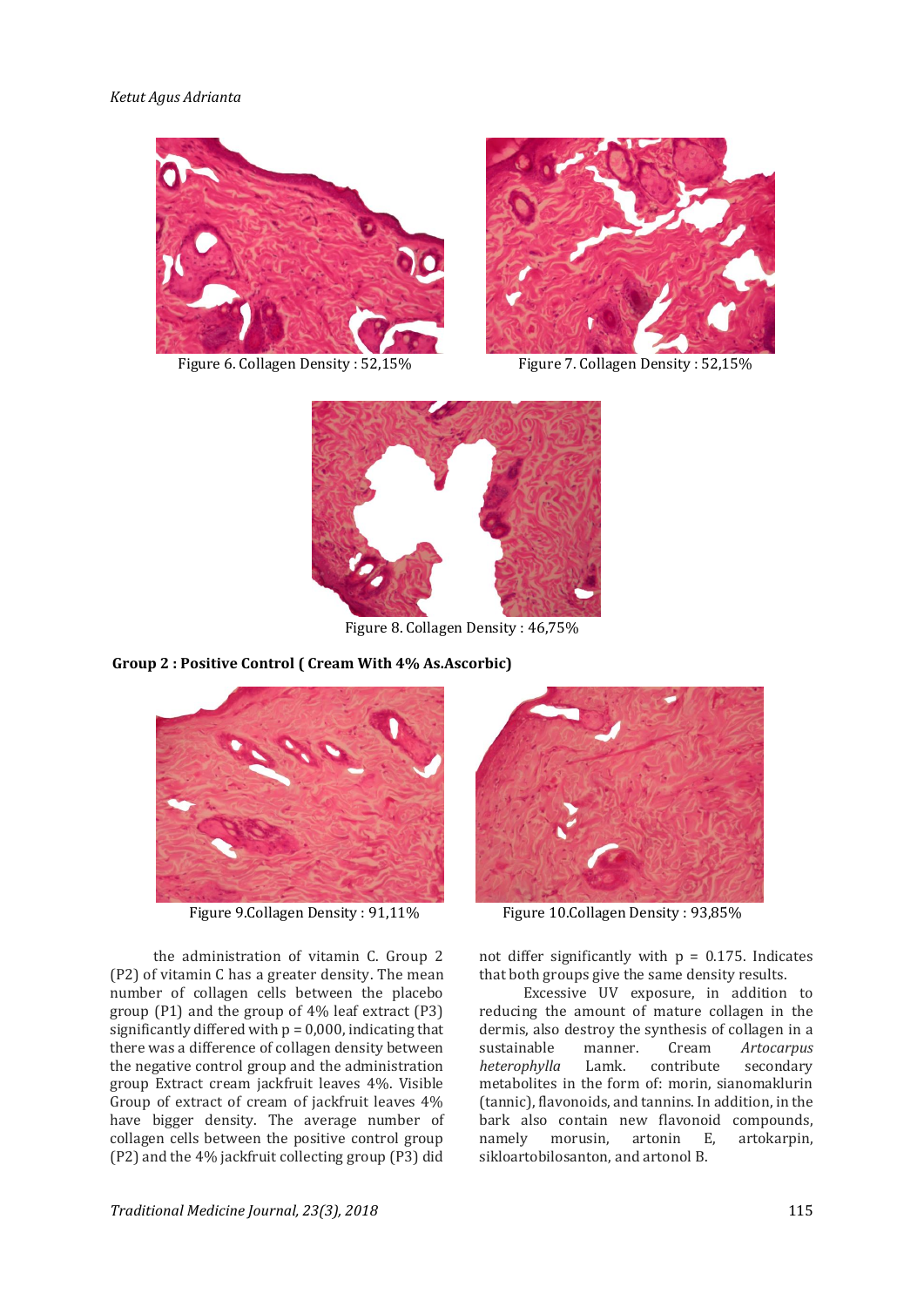



Figure 11. Collagen Density: 91,55% Figure 12. Collagen Density: 91,56 %



Figure 13. Collagen Density: 89,01% Figure 14. Collagen Density: 91,10





Figure 15.Collagen Density : 91,56 %

UV-B exposure in experimental animals will cause damage to collagen tissue characterized by decreased concentration of collagen density. Flavonoids contained Cream *Artocarpus heterophylla* Lamk. extract containing morin, cyanomaclurin (tannin), flavonoids, and tannins have a role as UV-Protector by inhibiting exposure to UV rays so that no reduction in the amount of mature collagen in the dermis, Flavonoid also allegedly able to protect the synthesis collagen continuously, so there is no decrease in regulation of procollagen gene expression of type I and type III. Two mechanisms are responsible for the reduced expression of the procollagen gene so that 4% *Artocarpus heterophylla* Lamk. leaf extract is able to maintain the production of collagen.

## **CONCLUSION**

From the results of this study can be concluded that the gift of jackfruit leaf extract 4% can be used as an alternative as UV protective. *Artocarpus heterophylla* Lamk leaf extract 4% statistically has average density level which is not significantly different compared with Vitamin C as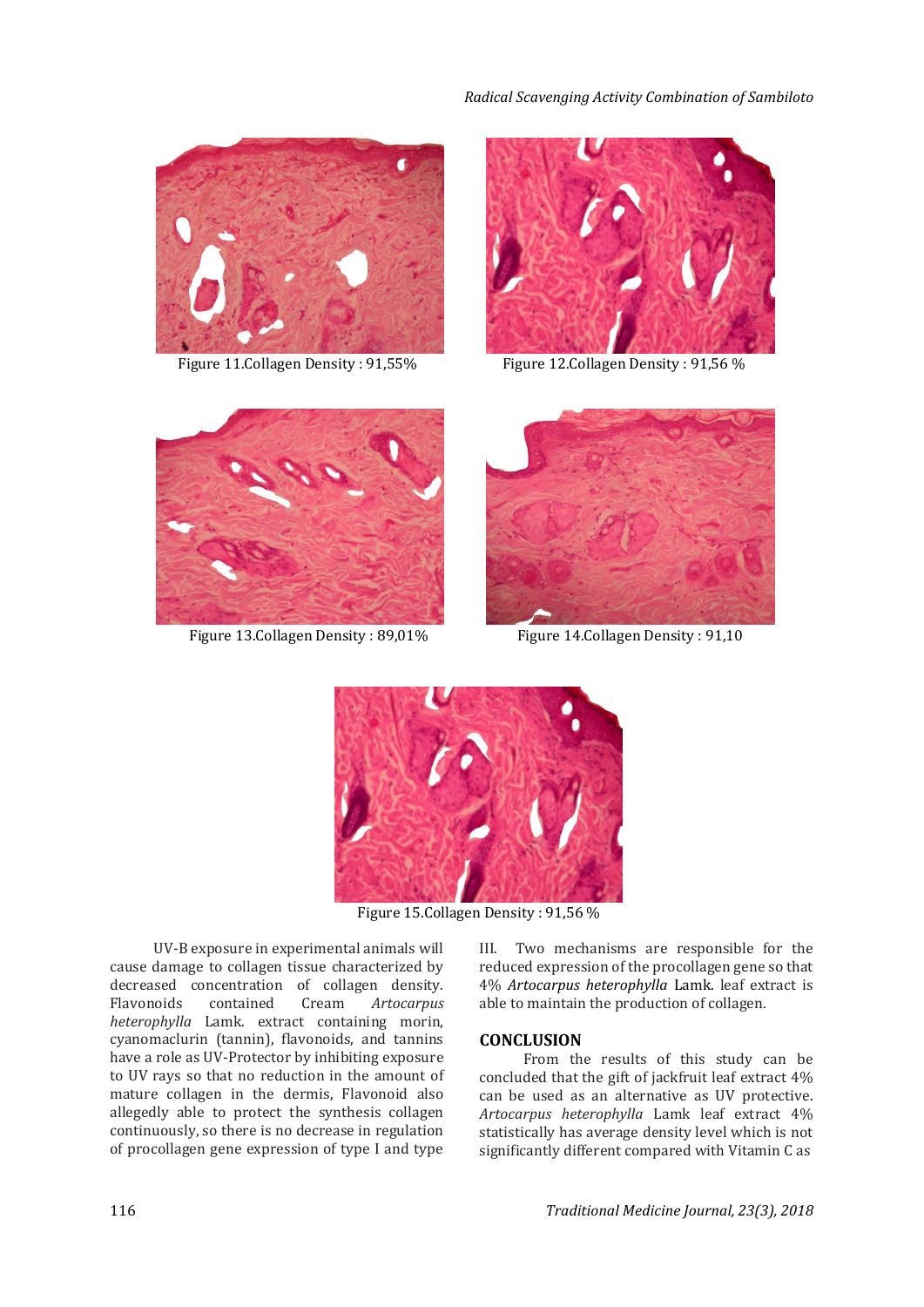## **Group 3 : Cream With 4%** *Artocarpus heterophylla* **Lamk**



Figure 16.Collagen Density : 90,12% Figure 17.Collagen Density : 87,60%







Figure 18.Collagen Density: 87,81 Figure 19.Collagen Density: 88.93%





Figure 20.Collagen Density : 88,16% Figure 21.Collagen Density : 89,97%



Figure 22.Collagen Density : 90,19 %